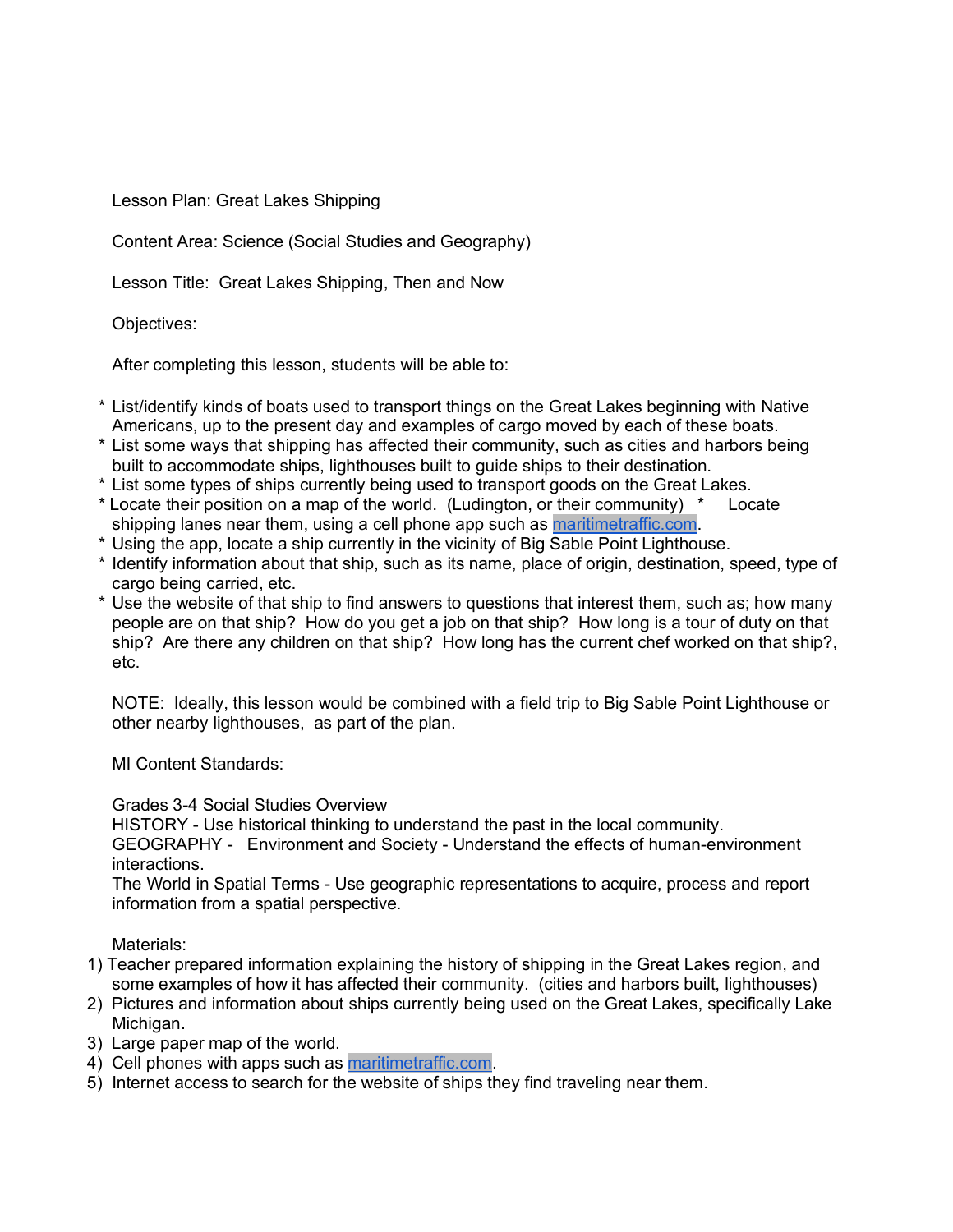Resources:

Penrod, John. *Great Lakes Ships. Historical View of Shipping on the Great Lakes.* Berrien Center, Michigan, 2016

*Learn About the United States Coast Guard. Missions, People and Equipment* U.S. Department of Homeland Security For copies, visit: [www.uscg.mil/community](http://www.uscg.mil/community) (history, pictures, videos)

[https://www.mnhs.org](https://www.mnhs.org/) History and Development of Great Lakes Water Craft - Minnesota

[https://www.ssbadger.com](https://www.ssbadger.com/) About the Car Ferry - SS Badger

[http://collections.mnhs.org](http://collections.mnhs.org/) Great Lakes Ships and Shipping - Research Minnesota Historical

Cameron, Pamela *SPORT Ship Dog of the Great Lakes W*isconsin Historical Society Press, 2019

## **Activities:**

Work in groups to make posters of ships of the Great Lakes from specific time frames.

Develop a timeline to illustrate the history of shipping.

Draw, mold or find pictures of types of cargo that were transported from different time frames.

Present information about some of the changes that have occurred in Ludington, or their community, as a result of shipping. Possibly bring in a historian from the area to present to the class.

Contact an employee of the Badger to visit the class with pictures, video, etc. specific to the history of the Badger. Have questions prepared to ask the speaker.

Read the story *SPORT Ship Dog of the Great Lakes* and do a report for the class on how Sport has affected the city of Ludington. (The author, Pam Cameron, could be contacted to come read her book for the class.)

Make contact with a ship's captain via email and record an interview with him about his job, to share with the class.

Use a map of the world with shipping lanes to trace the route of ships selected from departure to arrival.